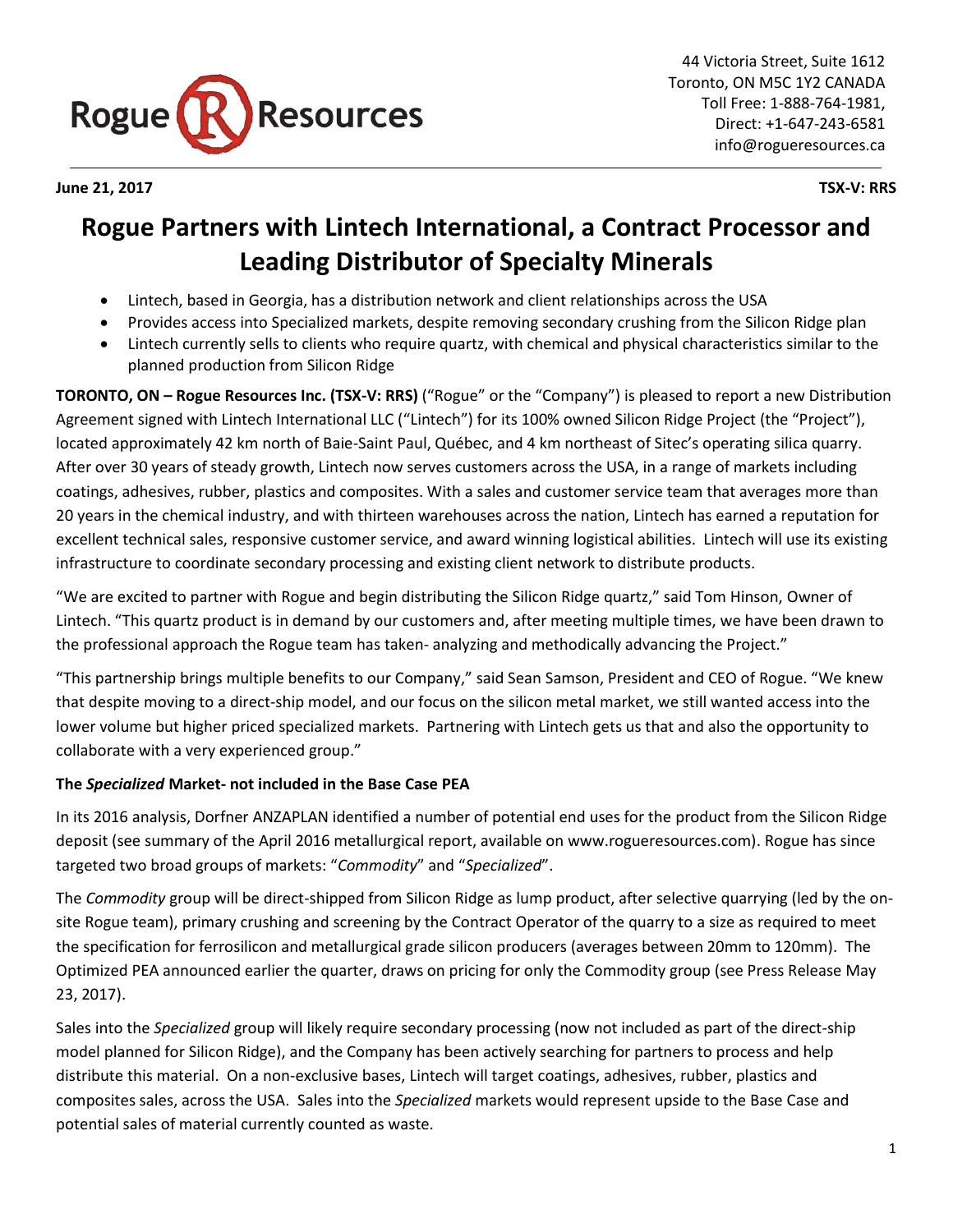#### **The Rogue Plan for Silicon Ridge**



#### **About Lintech International LLC**

Lintech International LLC is a leading specialty chemical distributor of resins, monomers, additives, pigments and performance minerals. Lintech partners with world-class suppliers to meet the needs of customers in a wide variety of markets. Since 1983, their steady focus has been on the success of their customers and providing them business solutions. For more information visit www.lintechinternational.com

#### **About Rogue Resources Inc.**

Rogue is a mining company focused on generating positive cash flow. Not tied to any metal, it looks at rock value and good grade deposits that can withstand all stages of the metal price cycle. The current focus is Quebec's Silicon Ridge Project. For more information visit [www.rogueresources.ca.](http://www.rogueresources.ca/)

#### **Qualified Person**

The Silicon Ridge Project is under the direct supervision of Paul Davis, P.Geo., VP, Technical and Director of the Company and a QP as defined by National Instrument 43-101. The QP has approved the scientific and technical content of this release.

### **On Behalf of Rogue Resources Inc.**

Sean Samson **President & CEO, Director**